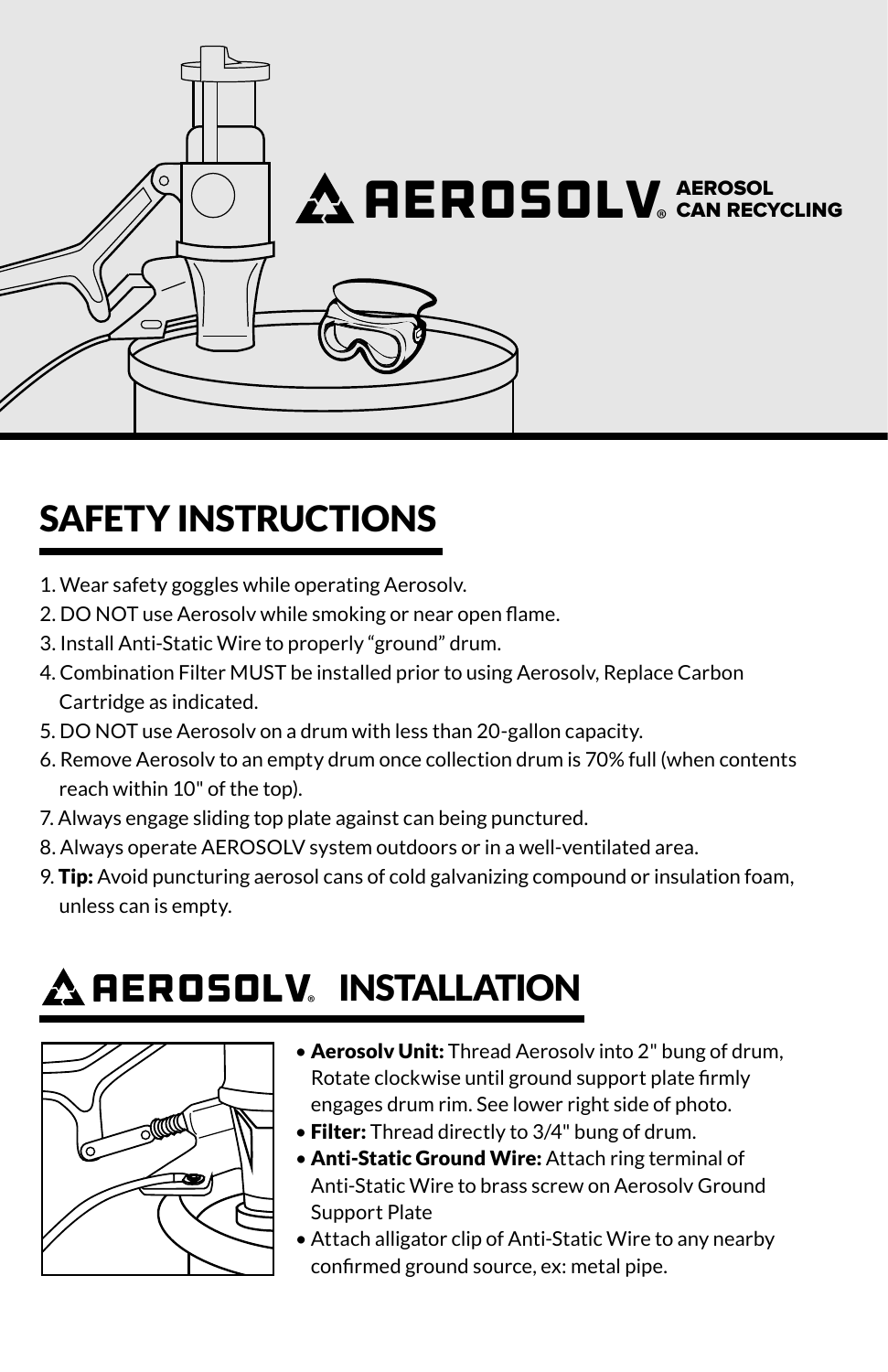# <u>USING AREROSOLV.</u>



- Wear safety goggles while operating Aerosolv
- Insert aerosol can, NOZZLE END DOWN, into Aerosolv housing sleeve, so that shoulder of can rests on gasket. For 1'' "mini-cans", push shoulder of can beyond gasket. Be sure to remove cap from aerosol can prior to insertion.
- When puncturing "jumbo" cans, remove white plastic sleeve from Aerosolv housing, then insert can as above.
- Lower sliding top plate and FIRMLY engage against plastic sleeve or bottom of "jumbo" can. TIGHTEN lock knob.
- Push handle down firmly until completely depressed and hold in place while can releases initial pressure. Slowly raise the handle and immediately depress, this will control the rate of pressure and content evacuation from the aerosol can. In order to prevent back pressure, allow the contents of the can to drain into the collection drum (about 20 seconds).
- After removing punctured can, lower sliding top to rest on plastic sleeve to seal collection drum. For "jumbo" cans, replace plastic sleeve prior to lowering sliding top plate.

# AEROSOLV. FILTER

• Replace Activated Carbon Cartridge (upper portion) every 3 months or 750 cans; more frequent change-outs may be necessary based on use. Remove spent Activated Carbon Cartridge by turning counter-clockwise while holding in place Coalescing Cartridge (bottom portion). Replacement of the Activated Carbon Cartridge will prolong the life of the entire Combination Filter.



• Replace the entire Combination Filter every 9 months, 2250 cans, or after the Activated Carbon Cartridge (upper portion) is changed-out twice. To replace simply order a

 Combination Filter, which includes the Coalescing Cartridge and the Activated Carbon **Cartridge** 

## ANTI-STATIC WIRE  $\boldsymbol{\Delta}$  AEROSOLV.

*OSHA requires that liquid storage vessels be grounded to prevent static electricity build-up. The Aerosolv System includes an Anti-Static Wire for user convenience.*

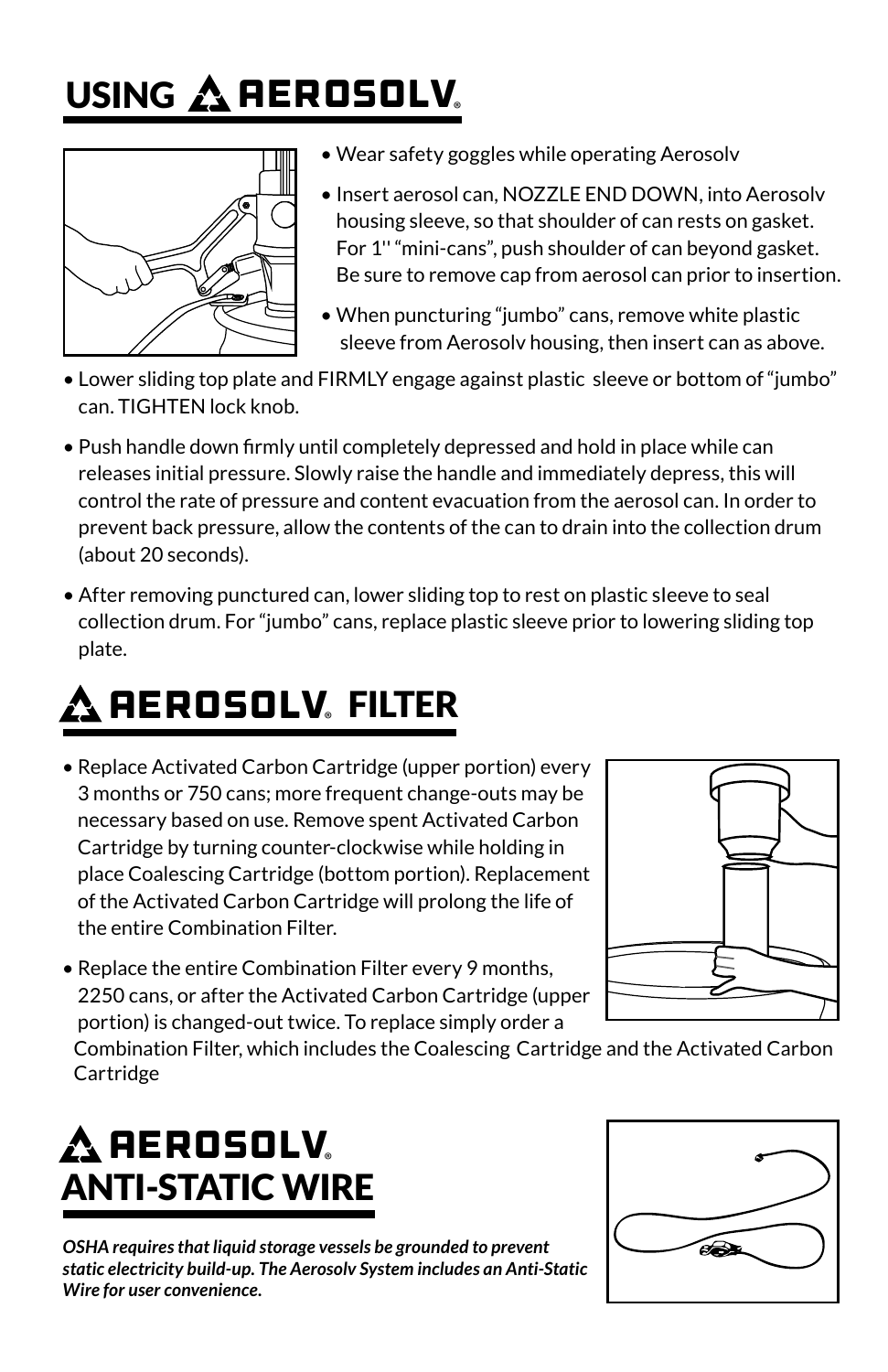# REROSOLV. MAINTENANCE

*Periodic cleaning and greasing of the puncture pin will assure years of use. With constant, heavy usage, the puncture pin should be cleaned and greased once a month.*

• To clean or replace puncture pin, remove bridge pin at uppermost point of handle. Entire handle mechanism and puncture pin can be removed.

*Gasket deterioration will occur when venting aerosol paints and aggressive solvents, requiring periodic gasket replacement. To assure proper seal during Aerosolv usage, check gaskets frequently and replace as required.*

• To replace gasket, remove white plastic sleeve from Aerosolv housing, then simply pull out old gasket and snap in replacement.

#### **COMPLIANCE**

- *By bringing the propellant to atmospheric pressure, Aerosolv achieves compliance with:*
	- › 40 CFR 261.7(b)(1)
	- › 40 CFR 261.7(b)(1)(B)(2)
	- › 40 CFR 261.23(a)(6)

*• Once relieved of pressure, aerosol cans are not regulated waste (OSWER Directive 9432.01 (80)). In addition, puncturing aerosol cans to achieve atmospheric pressure is not considered "treatment"; therefore, permitting is not required.*

### RECYCLING



- Recycling 8,000 aerosol cans reduces solid waste and increases recycling by one-ton.
- By installing Aerosolv systems on two drums, non-chlorinated aerosols can be collected separately, then reclaimed as solvents, resulting in waste minimization credit.
- Cans punctured using Aerosolv may be recycled with other scrap steel.

*Aerosolv leaves only a smooth edged hole.*